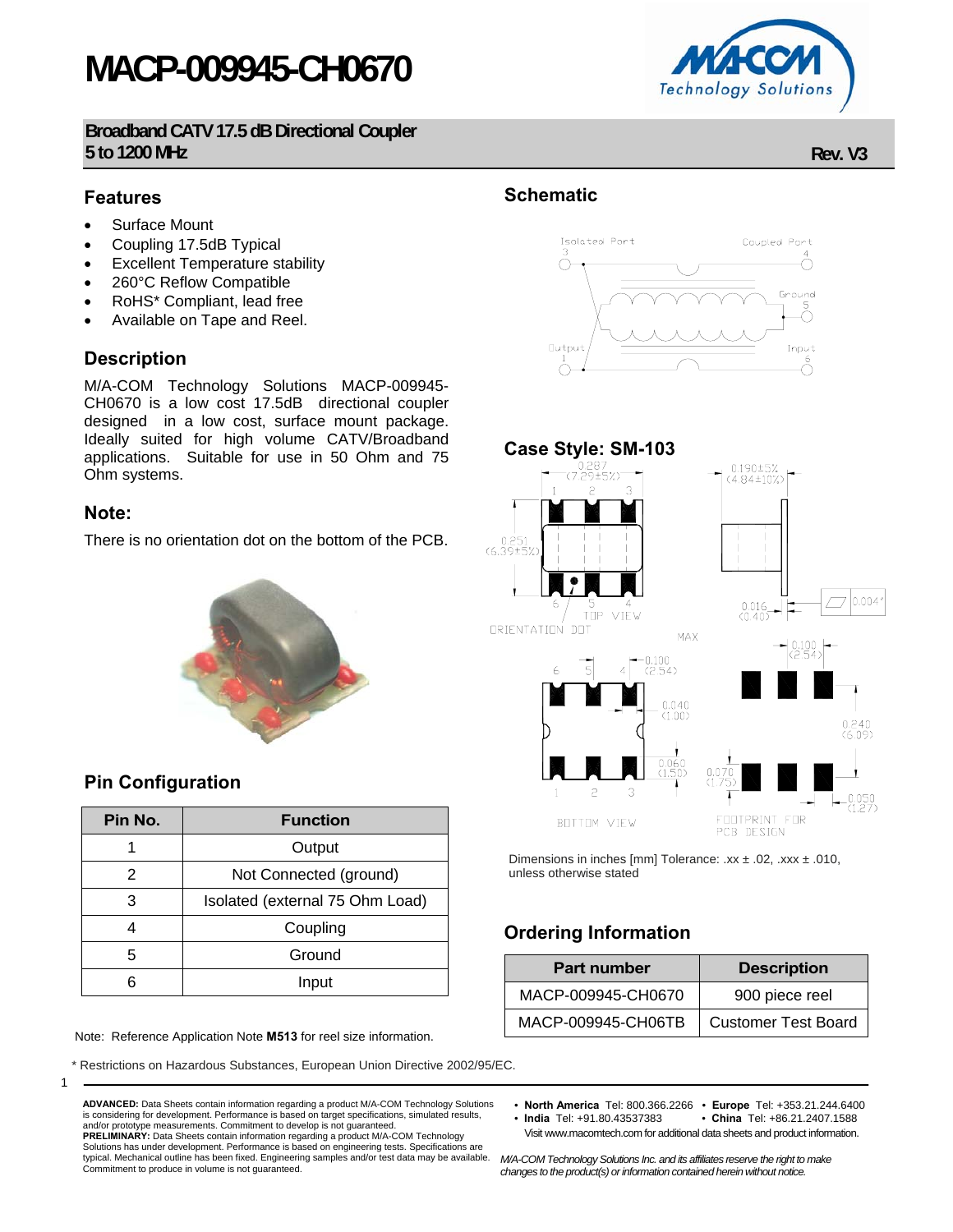# **MACP-009945-CH0670**



#### **Broadband CATV 17.5 dB Directional Coupler 5 to 1200 MHz Rev. V3**

### **Electrical Specifications:**  $T_A = 25^\circ$ C, 0dBm,  $Z_0 = 75\Omega$ ,  $P_{in} = 0d$ Bm

\* Monitored during production tune/test.

| <b>Parameter</b>                           | <b>Test Conditions</b>                                                             | <b>Units</b>               | <b>Min</b>               | <b>Typ</b>                           | <b>Max</b>                           |
|--------------------------------------------|------------------------------------------------------------------------------------|----------------------------|--------------------------|--------------------------------------|--------------------------------------|
| Main Line Loss<br>(Pin 6-1) forward *      | 5 - 870 MHz<br>870 - 1002 MHz<br>1002 - 1200 MHz                                   | dB<br>dB<br>dB             | $\overline{\phantom{m}}$ | 0.5<br>1.0<br>1.3                    | 1.0<br>1.2<br>1.6                    |
| Main Line Loss<br>(Pin 3-4) Reverse *      | 5 - 870 MHz<br>870 - 1002 MHz<br>1002 - 1200 MHz                                   | dB<br>dB<br>dB             |                          | 0.5<br>1.0<br>1.3                    | 1.0<br>1.2<br>1.6                    |
| Coupling -17.5dB<br>(Pin 6-4) Forward *    | 5 - 1002 MHz<br>1002 - 1200 MHz                                                    | dB<br>dB                   | $\overline{\phantom{m}}$ | 17.5<br>17.5                         | ±0.5<br>±1.0                         |
| Coupling -17.5dB<br>(Pin 1-3) Reverse *    | 5 - 200 MHz<br>200 - 500 MHz<br>500 - 870 MHz<br>870 - 1002 MHz<br>1002 - 1200 MHz | dB<br>dB<br>dB<br>dB<br>dB | 15.0                     | 17.5<br>18.5<br>19.5<br>18.5<br>17.5 | ±0.7<br>±1.5<br>±1.5<br>±1.5<br>19.5 |
| Input Return Loss<br>(Pin 6) $*$           | 5 - 870 MHz<br>870 - 1002 MHz<br>1002 - 1200 MHz                                   | dB<br>dB<br>dB             | 22<br>20<br>16           | 27<br>26<br>24                       |                                      |
| <b>Output Return Loss</b><br>(Pin 1) $*$   | 5 - 870 MHz<br>870 - 1002 MHz<br>1002 - 1200 MHz                                   | dB<br>dB<br>dB             | 22<br>18<br>15           | 33<br>33<br>21                       |                                      |
| <b>Coupling Return Loss</b><br>(Pin 4) $*$ | 5 - 870 MHz<br>870 - 1002 MHz<br>1002 - 1200 MHz                                   | dB<br>dB<br>dB             | 22<br>20<br>18           | 28<br>23<br>23                       |                                      |
| Directivity                                | 5 - 870 MHz<br>870 - 1002 MHz<br>1002 - 1200 MHz                                   | dB<br>dB<br>dB             | 30<br>8<br>4             | 40<br>15<br>10                       |                                      |
| Inductance @ 5 MHz<br>(Pins 6-1 & 4-3)     | 5 MHz                                                                              | nH                         | 240                      | 245                                  | 260                                  |

### **Recommended Maximum Ratings Application Circuit**

| <b>Parameter</b>             | <b>Value</b>                         |  |  |  |
|------------------------------|--------------------------------------|--|--|--|
| RF power                     | 250mW                                |  |  |  |
| DC current                   | 30 <sub>m</sub> A                    |  |  |  |
| <b>Operating Temperature</b> | -40 $^{\circ}$ C to +85 $^{\circ}$ C |  |  |  |
| Storage Temperature          | $-40^{\circ}$ C to $+85^{\circ}$ C   |  |  |  |



2

**ADVANCED:** Data Sheets contain information regarding a product M/A-COM Technology Solutions is considering for development. Performance is based on target specifications, simulated results, and/or prototype measurements. Commitment to develop is not guaranteed. **PRELIMINARY:** Data Sheets contain information regarding a product M/A-COM Technology<br>Solutions has under development. Performance is based on engineering tests. Specifications are<br>typical. Mechanical outline has been fixe

Commitment to produce in volume is not guaranteed.

- **North America** Tel: 800.366.2266 **Europe** Tel: +353.21.244.6400 • China Tel: +86.21.2407.1588
	- Visit www.macomtech.com for additional data sheets and product information.

*M/A-COM Technology Solutions Inc. and its affiliates reserve the right to make changes to the product(s) or information contained herein without notice.*